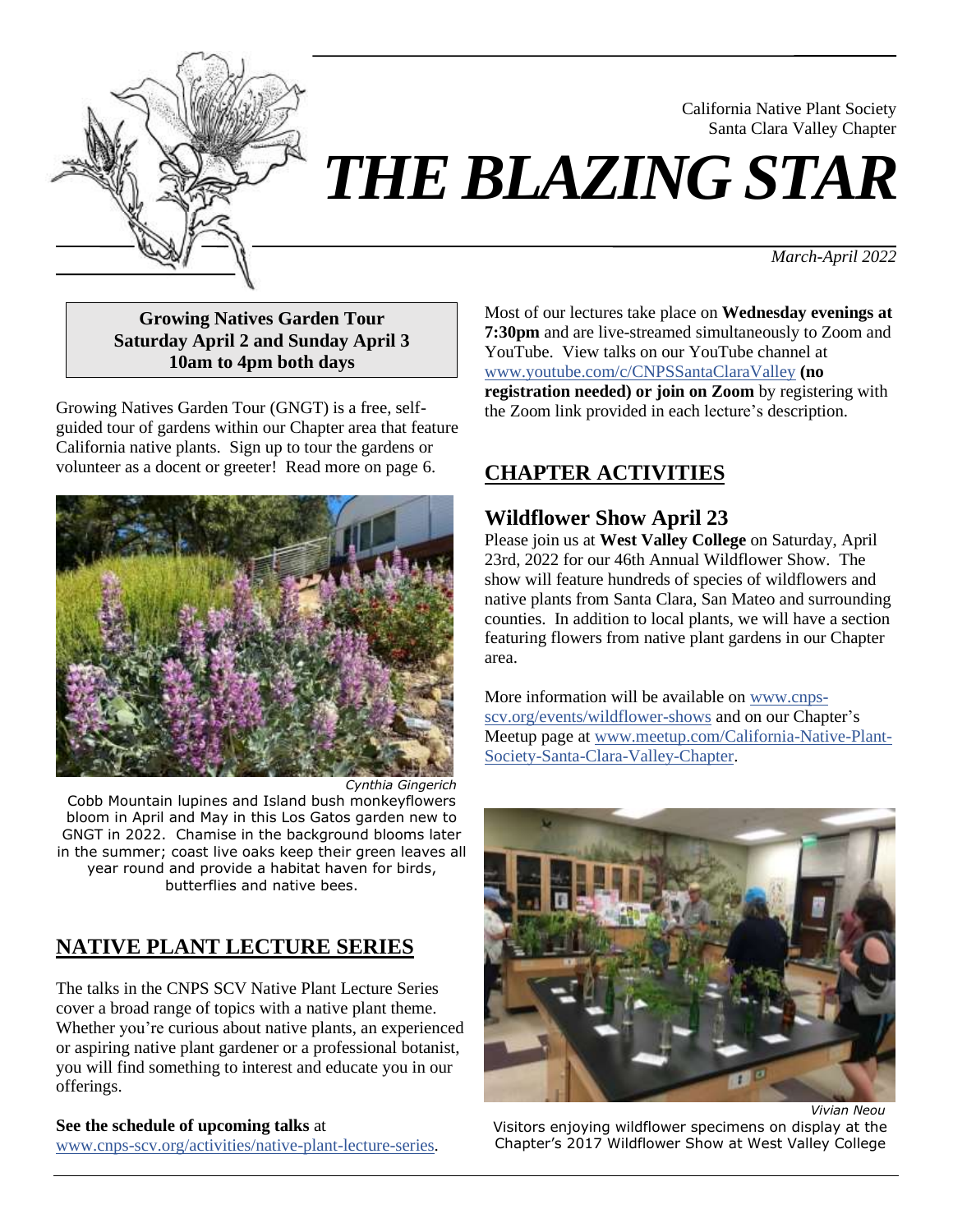## **CNPS SCV Nursery at Hidden Villa**

Nursery volunteers continue to propagate plants, raising funds for the Chapter through sales from its online store at [california-native-plant-society-santa-clara-valley](https://california-native-plant-society-santa-clara-valley-chapter.square.site/)[chapter.square.site.](https://california-native-plant-society-santa-clara-valley-chapter.square.site/) Note that the store is open for sales only during the first two weeks of each month; the rest of the month, you can browse the store see what's available, but can't purchase anything.

In addition to plants, the nursery's online store includes T-shirts, books, labels and plant signs. Orders can be scheduled for pick-up at the nursery in Los Altos or delivered between Belmont and San Jose.

Proceeds from plant sales are the major source of funding for Chapter activities and scholarships.

## **Photography Group**

Our Photography Group is a great place to meet other native plant enthusiasts while improving your photographic skills and learning more about our native plants. It is open to all. The group has monthly meetings and an active email list.

The group has an ongoing **#MyPhotoOfTheWeek** activity on the email list for group members to share their favorite shots with the group on a weekly basis. Here is a recent #MyPhotoOfTheWeek from group member Susan Hinton:



*Susan Hinton*

Toyon berries along Saratoga Creek in Homeridge Park in Santa Clara. The leaf patterning may be caused by a fungus, perhaps entomosporium leaf spot? January 2022

The photo group's meetings take place over Zoom, for members to share photos and more – everything from photography tips to organizational ideas to plant hot spots. The next meetings will be **Fridays, February 25, March 25 and April 29 at 7:00pm**. You can learn more and join the email group at: [www.groups.io/g/cnps-scv](https://www.groups.io/g/CNPS-SCV-Photography)[photography.](https://www.groups.io/g/CNPS-SCV-Photography)

# **SCHOLARSHIPS**

# **2021-2022 Scholarship Recipients**

*By Karen Cotter, Scholarship Committee Chair* The Chapter received so many great applications this year that it was hard to choose only **four**, so our Chapter board allocated additional funds to award one more graduate and one more undergraduate scholarship this year, for a total of **six** scholarships. This is the 22nd year our Chapter has supported California native plant research by students. Two scholarships are in honor of Chapter Fellows: the Sally Casey Shooting Stars Scholarship and the Don Mayall Conservation Scholarship.

The recipients of the 2021-2022 student scholarships and their projects follow. Later in the year each student will give us a short talk about their project. We'll describe the first two student projects in greater detail in this issue of the *Blazing Star*. In future newsletters we'll describe the remaining projects.

## Sally Casey Scholarship Winner \$1500

**Annalise Taylor**, UC Berkeley "Good Fire": Impacts of Controlled and Cultural Burning on Diversity and Abundance of Amah Mutsun Food and Medicinal Plants in Central California

#### General Graduate Scholarship Winner \$1500

# **Lauren Hamm**, UC Berkeley

Evolutionary Dynamics of Climate Stress ̶ Responsive Mobile Elements in Yellow Monkeyflower (*Mimulus guttatus*, aka *Erythranthe guttata*)

Undergraduate Scholarship Winner \$1000 **Michael Hahn**, UC Santa Cruz Santa Lucia Fir ̶ Post Fire Stand Survivorship and Regeneration

Undergraduate Scholarship Winning Team \$1000 **Alyssa Anzalone and Nicholas Mazzotti**, UC Santa Cruz Does Seeding and Planting Plus Nitrogen Addition Result in Differentiated Seed Bank Composition in Restored California Coastal Grasslands?

General Graduate Scholarship Winner \$1500 **Reed Kenny**, UC Davis Systematics of the Genus Juncus Using DNA Analysis of Various Gene Regions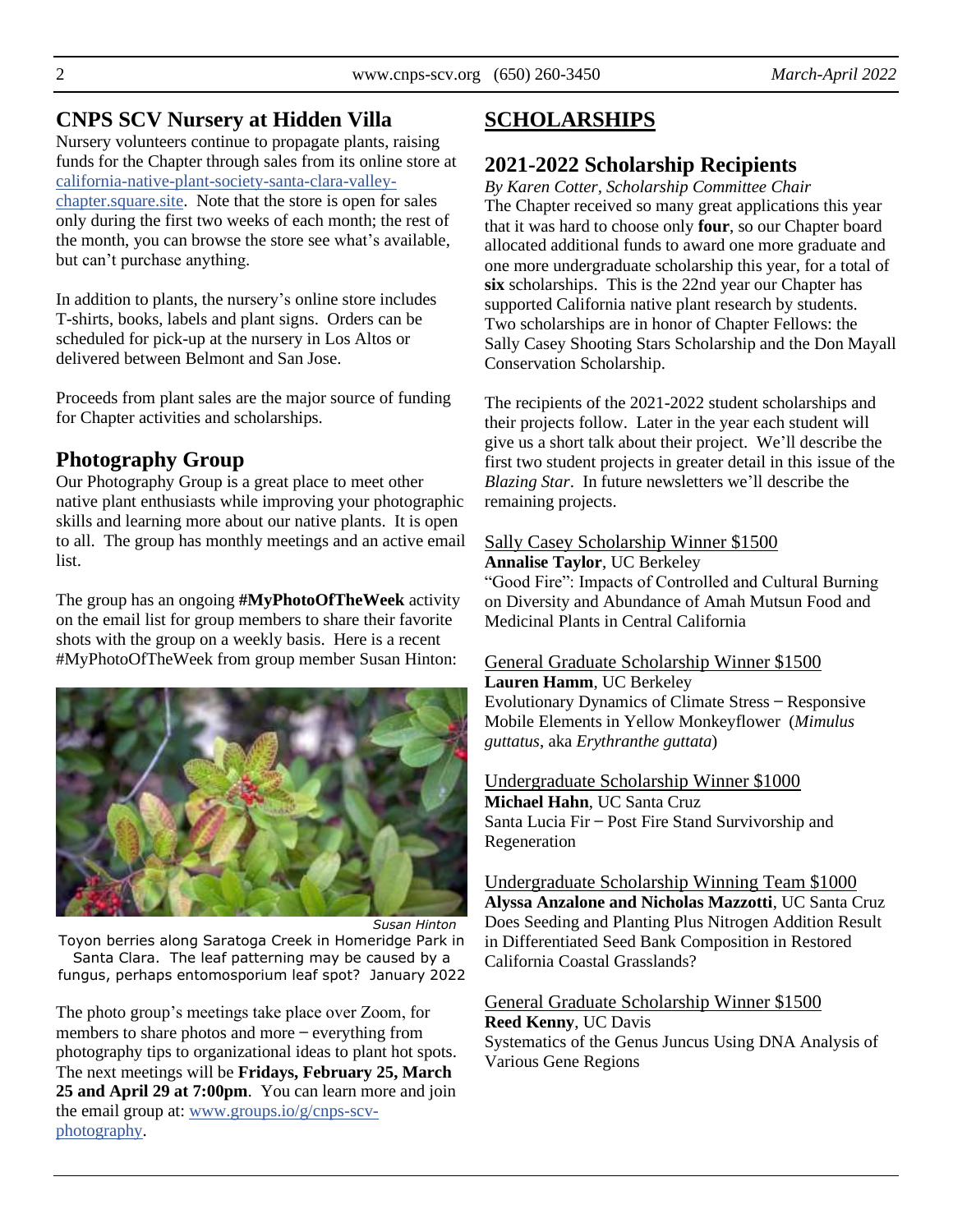Don Mayall Scholarship Winner \$1500 **Raphaela Floreani Buzbee**, UC Berkeley Coastal Plant Community Composition Shifts in Response to Tule Elk Herbivory

> **Annalise Taylor, UC Berkeley "Good Fire": Impacts of Controlled and Cultural Burning on Diversity and Abundance of Amah Mutsun Food and Medicinal Plants in Central California.**

Annie is partnering with the Amah Mutsun Tribal Band to study the impact of long-term cultural burning on the abundance and diversity of culturally important plants at Año Nuevo State Park. Amah Mutsun foodways and culture depend on reciprocal relationships with California's coastal grasslands, which are increasingly endangered due in part to a disruption of cultural burning. Annie will survey priority species identified by the Tribe at three adjacent grassland sites: one that has been burned using prescribed fires every two years since the 1980s, one that recently burned in the CZU Wildfire, and one that has not burned in approximately 100 years.



*Annalise Taylor* Annie investigating a coastal dune ecosystem near Bodega Bay.

This study is a collaboration with the Amah Mutsun Tribal Band and State Parks to investigate the impacts of these varying fire histories on ethnobotanical diversity and invasive species. Her findings will inform current efforts to restore cultural burning led by the Amah Mutsun Tribal Band's Land Trust [\(www.amahmutsunlandtrust.org\)](https://www.amahmutsunlandtrust.org/).

Annie's graduate research broadly aims to directly support the Amah Mutsun Tribal Band's ecological stewardship

goals, which include the restoration of coastal grassland plant communities and relationships with cultural plants.



Two months after the most recent cultural burn at her study site, Annie's collaborator Alexii Sigona captured this view of the burn line.



*Alexii Sigona* Annie and a collaborator identifying plants at Año Nuevo State Park

#### **Lauren Hamm, UC Berkeley Evolutionary Dynamics of Climate Stress ̶ Responsive Mobile Elements in Yellow Monkeyflower**

Over the past few years, Lauren has been collecting annual yellow monkeyflower (*Mimulus guttatus*, aka *Erythranthe guttata*) from across its entire Californian native range. From coastal bluffs along the Pacific Ocean to seepy meadows and rock walls at high elevation in the Sierra Nevada and Cascade Mountain ranges, yellow monkeyflower can be found surviving anywhere water is available. However, the steadily increasing temperatures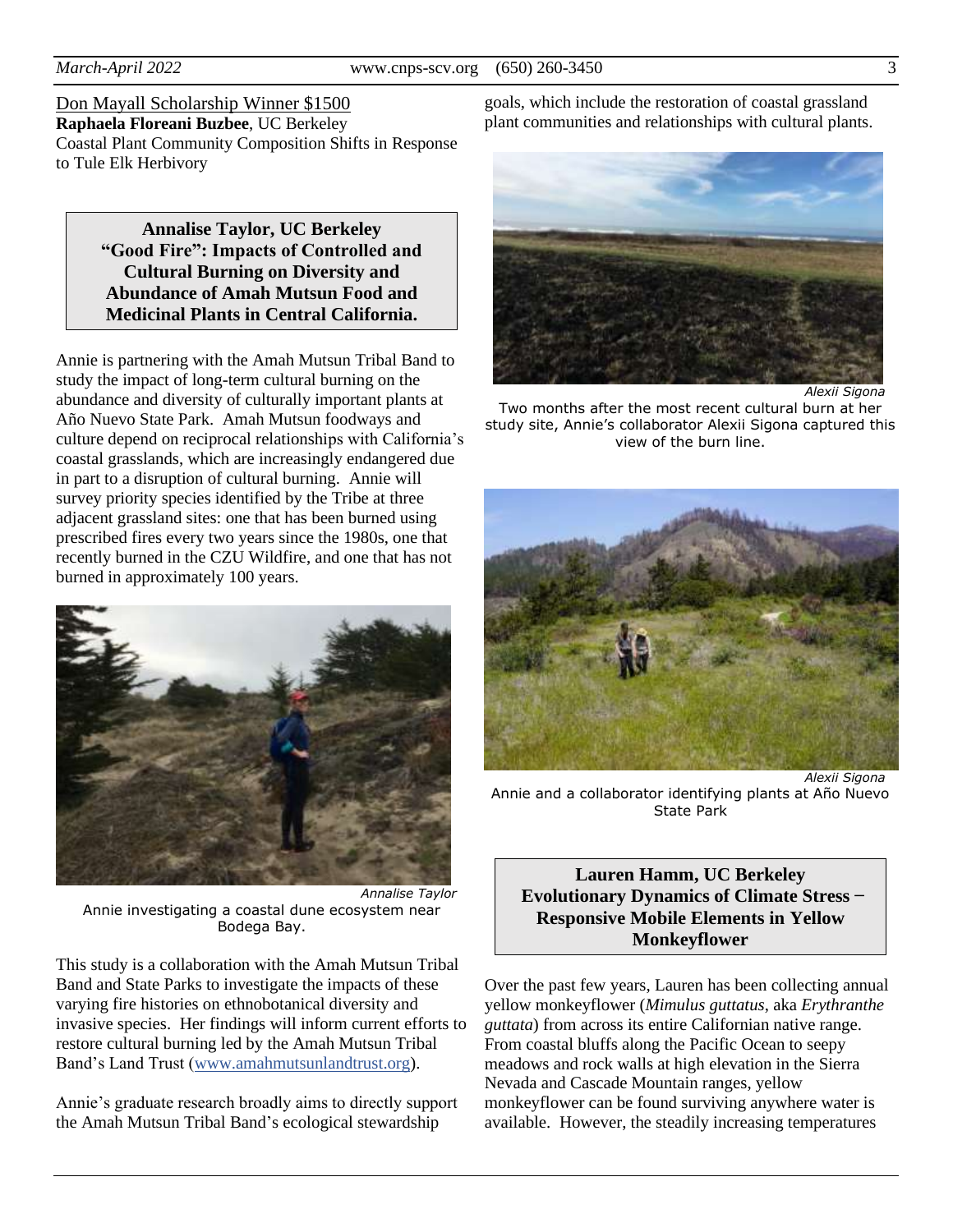and hyper-variability in climate across California may affect the survival of these populations as water becomes scarcer.



*Lauren Hamm* Lauren posing with annual yellow monkeyflower (*Mimulus guttatus*) grown from field collections across its California range, January 2021

Lauren will be using these collections to investigate how climate change affects the movement of transposable elements, also affectionately known as "jumping genes" because of their ability to replicate and move around the genome. These jumping genes may help native plants more effectively adapt to rapidly shifting heat and drought conditions. Through the search for evidence of natural selection on these jumping genes combined with direct studies of how

induced stress affects downstream gene expression, Lauren hopes to describe this potential evolutionary mechanism for the first time in outcrossing native plant populations.

Additionally, all of these samples will be added to the California Conservation Genomics Project database so that they are available for future studies.



*Lauren Hamm* Wild annual yellow monkeyflower (*Mimulus guttatus*) growing among the serpentine soil near Mt Tamalpais, Fall 2021



*Allison Gaudinier PhD* Scholarship winner Lauren Hamm collecting young yellow monkeyflower (*Mimulus guttatus*) seedlings from a seasonal seep atop Mt Tamalpais, Fall 2021

## **CONSERVATION CORNER**

#### **Conservation Committee**

Our Chapter's next conservation committee meetings will be held via Zoom on **Tuesdays, March 8 and April 12**, from **7:00 to 9:00pm**.

Please join us in our important work! Meeting details will be sent to committee members. If you are not on the committee but are interested in attending the Zoom meeting, email cdorsch@cnps-scv.org for the meeting link. For questions, comments or concerns, contact Conservation Committee Chair Carolyn Dorsch at cdorsch@cnps-scv.org or (650) 804-6162.

#### **Rare Plant Treasure Hunt Training**

On January 19 our CNPS Chapter was offered a very interesting presentation by Amy Patten on rare plant botanizing after the 2020 CZU and SCU Fires (which can be viewed online at [www.youtube.com/](https://www.youtube.com/watch?v=QDqu553uAng/)

[watch?v=QDqu553uAng/\)](https://www.youtube.com/watch?v=QDqu553uAng/). Amy is the Rare Plant Treasure Hunt Manager for State CNPS. The Rare Plant Treasure Hunt program is a community science project being conducted by CNPS in which volunteers can help scientists gather up-to-date information on rare plants. (See: [www.cnps.org/education/rare-plant-treasure-hunt.](https://www.cnps.org/education/rare-plant-treasure-hunt/))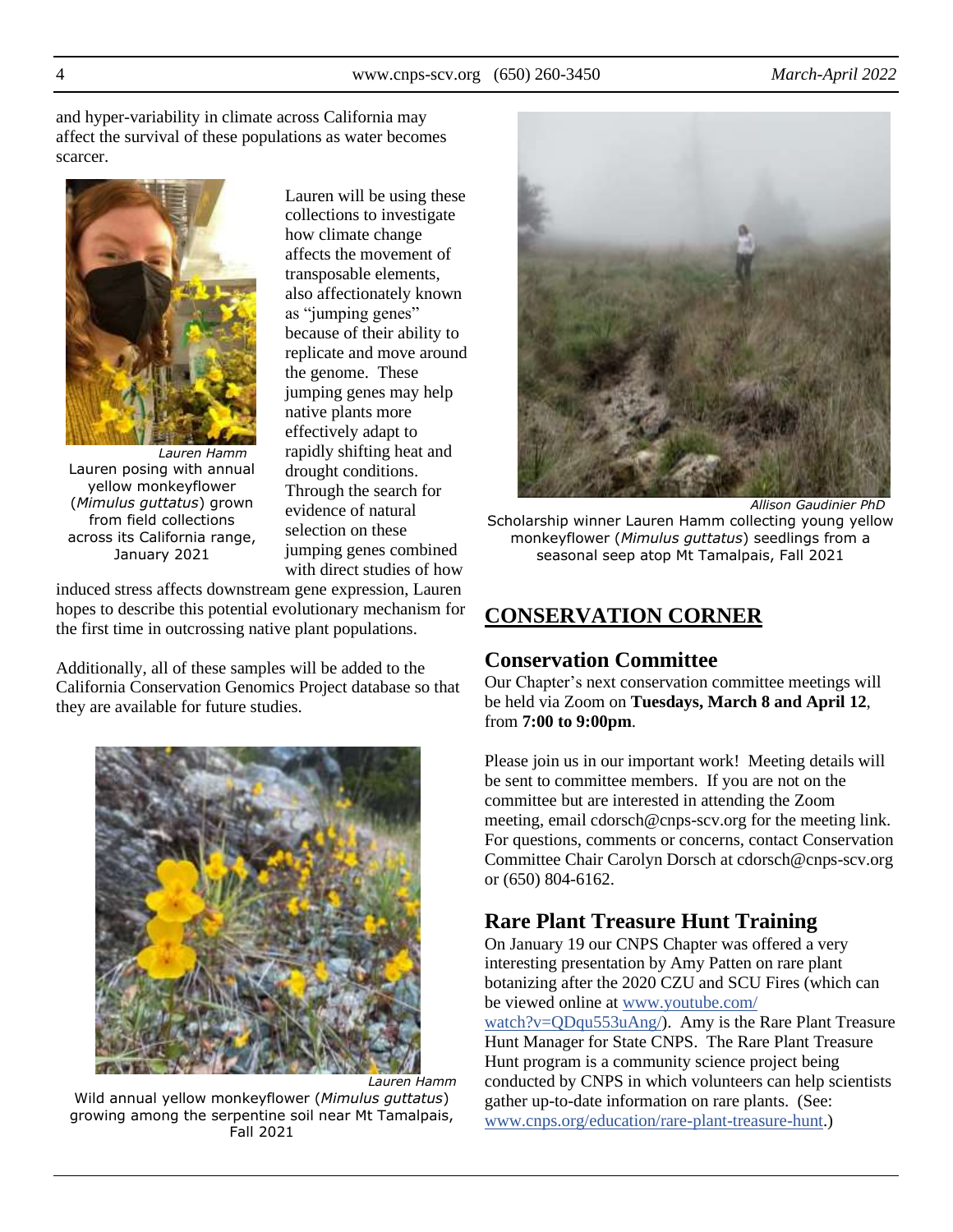

*Radhika Thekkath* Group in training for Rare Plant Treasure Hunt led by Amy Patten. February 5, 2022 at Coyote Ridge

On Saturday Feb 5, members of our Chapter received an informative training by Amy at the Coyote Ridge Open Space Preserve on how to conduct a Rare Plant Treasure Hunt (RPTH) in the field. This is a rare plant survey in which specific information is collected for a rare plant, including precise GPS location, habitat and abundance data. (For an online copy of the data collection form, visit: [www.cnps.org/wp-content/uploads/2018/03/](https://www.cnps.org/wp-content/uploads/2018/03/cnps_rpth_survey.pdf)

[cnps\\_rpth\\_survey.pdf\)](https://www.cnps.org/wp-content/uploads/2018/03/cnps_rpth_survey.pdf). This information can be critical for protecting a rare plant from threats, such as from



*Radhika Thekkath* Mt. Hamilton Thistle (*Cirsium fontinale* var*. campylon*) California Rare Plant Rank 1B.2. February 5, 2022 at Coyote Ridge

commercial development. Once the information is collected and processed, it can be submitted for inclusion in the California Natural **Diversity** Database (CNDDB), maintained by the California Department of Fish and Wildlife. This is the legally recognized reference source for environmental impact studies.

As a practice for the training, we

collected information on the rare endemic Mount Hamilton thistle (*Cirsium fontinale* var*. campylon*), which has a California Rare Plant Rank of 1B.2 (rare, threatened or endangered in California and elsewhere). This native thistle is restricted to an unusual habitat: serpentine seeps and wetlands in the Mt. Hamilton Range. We counted over 400 plants in the study area. In addition to the Mt. Hamilton thistle, we were also able to observe some early blooming individuals of the rare Franciscan wallflower (*Erysimum franciscanum*). The wallflower has a California Rare Plant Rank of 4.2 (limited distribution).



San Francisco wallflower (*Erysimum franciscanum*) California Rare Plant Rank 4.2. February 5, 2022 at Coyote Ridge

The Mt. Hamilton thistle is a close relative of the fountain thistle (*Cirsium fontinale* var*. fontinale*), which is a federally endangered plant species occurring only in San Mateo County. Our Chapter, in partnership with the Yerba Buena Chapter and Caltrans, conducts a twice-a-year restoration project for fountain thistle near the intersection of Hwy 92 and I-280. (See future issues of the *Blazing Star* for announcements of fountain thistle workdays.)

Now that we have had the RPTH training, we are planning field trips in which we can employ the rare plant survey techniques to gather critical information on other rare plants.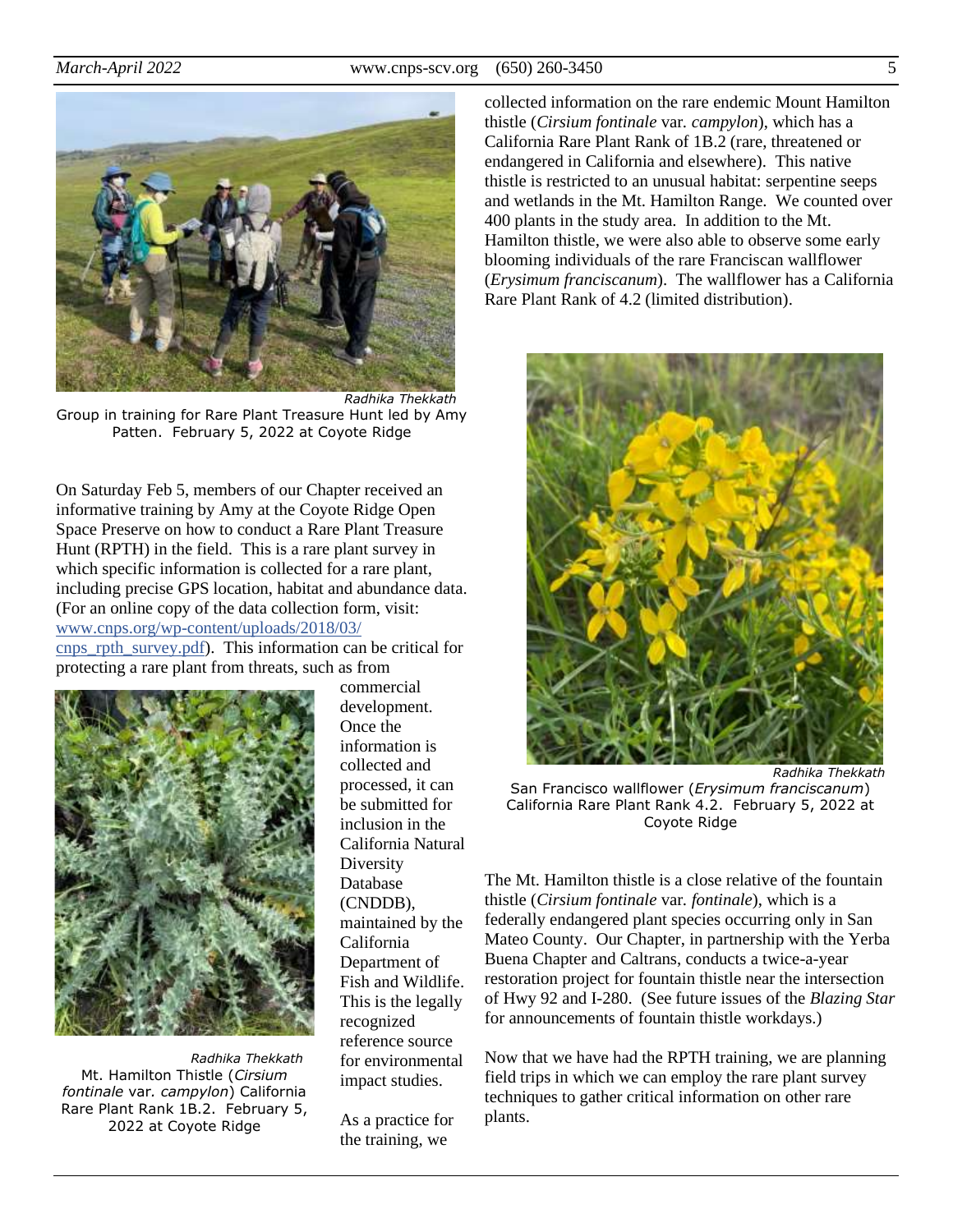## **GROWING NATIVES GARDEN TOUR**

## **20th Annual GNGT Saturday April 2 and Sunday April 3 10am - 4pm**

Growing Natives Garden Tour (GNGT) is a free, selfguided tour of gardens within our Chapter area that feature California native plants. These gardens are attractive, water-wise and low maintenance. They also use a minimum of chemicals and provide habitat havens for birds, butterflies and pollinators. California's native plant gardens increase wildlife corridors in fragmented habitats, preserve our natural ecosystem, and promote biodiversity in our built environments. They help restore nature, one garden at a time! Native plant tours provide inspiration and information for native gardeners, designers, and growers.

Over forty of our local private home and public gardens landscaped with California native plants will be open to the public for in-person tours on **Saturday, April 2 and Sunday, April 3, from 10 am to 4 pm.** On Saturday, registered visitors may tour the gardens in these **northern Chapter locations:** Los Altos, Mountain View, Palo Alto, Redwood City, San Mateo, and Sunnyvale. On Sunday registered visitors may tour the gardens in these **southern Chapter locations:** Campbell, Cupertino, Gilroy, Los Gatos, Morgan Hill, San Jose, and Santa Clara.



*Cynthia Gingerich*

Seedheads and foliage from Cleveland sage provide a silvery green backdrop for blooming Concha ceanothus and bush sunflowers in the mature native garden at Edith Morley Park in Campbell, which has been on GNGT's annual tour multiple times since 2008.

If you can't attend in person on tour days, you can visit online anytime at [gngt.org,](https://gngt.org/) which has a page for each garden including descriptions, photos, videos and plant lists.

Admission to participate in GNGT is free, but registration is required at [gngt.org](https://gngt.org/) to obtain tour maps with garden addresses. Register for the tour early to ensure access to late breaking information. Only one person per group needs to register.

**Help spread the word!** Print or post the **GNGT flyer** from here: [www.cnps](https://cnps-scv.org/images/flyers/growing-natives-garden-tour2022.pdf)[scv.org/images/flyers/growing](https://cnps-scv.org/images/flyers/growing-natives-garden-tour2022.pdf)[natives-garden-tour2022.pdf.](https://cnps-scv.org/images/flyers/growing-natives-garden-tour2022.pdf)

The tour takes place entirely outdoors and masks may be required in some gardens, depending on current COVID state and local requirements on tour days.



## **Call for GNGT Volunteers on April 2 & 3**

The 2022 Growing Natives Garden Tour is seeking volunteers for our 20th anniversary tour, which will take place on **Saturday, April 2** (Northern Gardens) and **Sunday, April 3** (Southern Gardens). The tour hours are **10am to 4pm each day**.

As a volunteer you will help to educate garden visitors about the pleasures and benefits of gardening with California native plants. Volunteers also receive a custom designed T-shirt featuring a California native plant and are invited to attend GNGT garden previews throughout the year. We ask volunteers to select a minimum of one halfday shift. Knowledge of native plants is not required as we have shifts for both greeters and docents.

There will be a virtual, **pretour orientation on Tuesday, March 15 at 7pm**, with more details to be provided to registered volunteers. There will be about 40 gardens to select from. To volunteer for the 2022 tour please complete the Volunteer sign-up form at: [www.gngt.org/volunteerForm.php.](https://www.gngt.org/volunteerForm.php)

**Help spread the word!** Print or post the **GNGT call for volunteers flyer** from here[: www.cnps](https://cnps-scv.org/images/flyers/gngt-call-for-volunteers2022.pdf)[scv.org/images/flyers/gngt-call-for-volunteers2022.pdf.](https://cnps-scv.org/images/flyers/gngt-call-for-volunteers2022.pdf)

The tour takes place entirely outdoors and masks may be required in some gardens, depending on current COVID state and local requirements on tour days.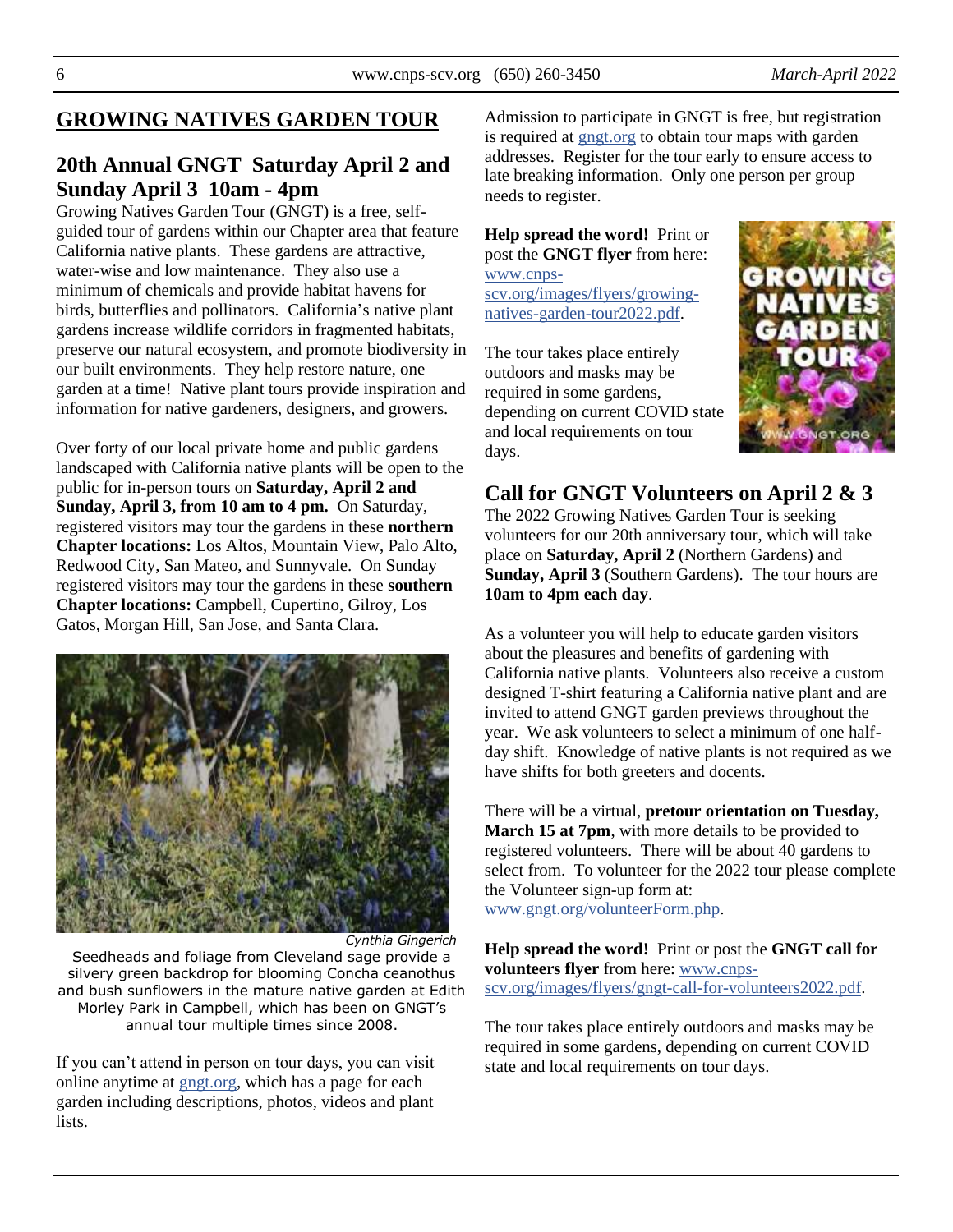



Native perennials and annuals were in full bloom in this San Jose garden near Saratoga during the May 2019 GNGT. The variety and number of species ensures that at least a few plants are blooming in every season, including buckwheats, ceanothus, fuchsias, mallows, manzanitas, penstemons, salvias, and verbenas.

# **CHAPTER SERVICE OUTINGS**

## **Alum Rock Park Restoration**

Come help us weed out invasive plants at this natural gem of San Jose. Our habitat restoration efforts allow the native plants to "come to light."

Our workdays take place every **Monday and Wednesday, from 8:30am to about noon**. Sometimes we have some special extra workdays. For now our workdays are for experienced volunteers only, as we aren't quite ready to open up to new or drop-in volunteers yet.

All volunteers must wear masks at all times and social distance, except within families/households. For more information contact Stephen Rosenthal at sailinsteve@sbcglobal.net or (650) 260-3450.

## **Lake Cunningham Native Garden**

The California Native Garden project in Lake Cunningham Regional Park controls invasive plants in a 1.5-acre area and beautifies it with California native wildflowers, perennials, shrubs and trees.

Workdays continue on **Saturdays from 8:00 to 10:00am**. New volunteers are welcome; City-issued guidelines and COVID-19 best practices are followed. The work is mainly weeding and mulching. For complete **details, directions and to RSVP**, see our Chapter's Meetup page at [www.meetup.com/California-Native-Plant-Society-Santa-](https://www.meetup.com/California-Native-Plant-Society-Santa-Clara-Valley-Chapter/)[Clara-Valley-Chapter.](https://www.meetup.com/California-Native-Plant-Society-Santa-Clara-Valley-Chapter/)

## **Edgewood Restoration**

Our long-term habitat restoration work at Edgewood Park and Natural Preserve continues in person even during the pandemic. As with our other projects, we follow government guidelines and COVID-19 best practices. For now, the project is not looking for new volunteers; only experienced "regulars" are attending workdays. Check the project emails for the latest news or contact project leader Paul Heiple at pheiple@gmail.com or (650) 854-7125.

# **FIELD TRIPS**

Chapter field trips are free and generally open to the public. They are oriented to conservation, protection and enjoyment of California native plants and wildlife, and we adhere to all rules and guidelines for the lands on which we are visiting. **Please bring a face mask in case wearing one is required for COVID-19 safety**.

**In our region it is very important to be prepared for hiking on rugged and steep terrain, wide temperature ranges and rapidly changing conditions at any time of year. All participants should wear sturdy footwear and carry sufficient water, sun protection, food, clothing layers, personal first aid and other supplies you may need. If you have any questions about your ability to participate in a particular field trip, please contact the trip leader in advance.**

Cell service is mainly restricted to cities and major highways. To find your way to an outing, please do not rely solely on your phone.

Check our field trips page [www.cnps-scv.org/activities/](https://www.cnps-scv.org/activities/field-trips/) [field-trips](https://www.cnps-scv.org/activities/field-trips/) for changes, cancellations, COVID rules and additional field trips.

#### **Tues Mar 8 9am - 1pm Serpentine Chaparral & Grasslands at Edgewood Park Walk #1 (San Mateo County)**

Join Paul Heiple and Ken Himes on an early spring walk along the Clarkia Trail in Edgewood County Park and Preserve. Plants of the serpentine chaparral and serpentine grasslands will be featured. In addition, Paul will comment about the improvements to the grasslands along the western Clarkia Trail as habitat restoration efforts continue to reduce the yellow star-thistle population. For example, plants such as narrow-leaf milkweed *(Asclepias fascicularis)* have increased dramatically.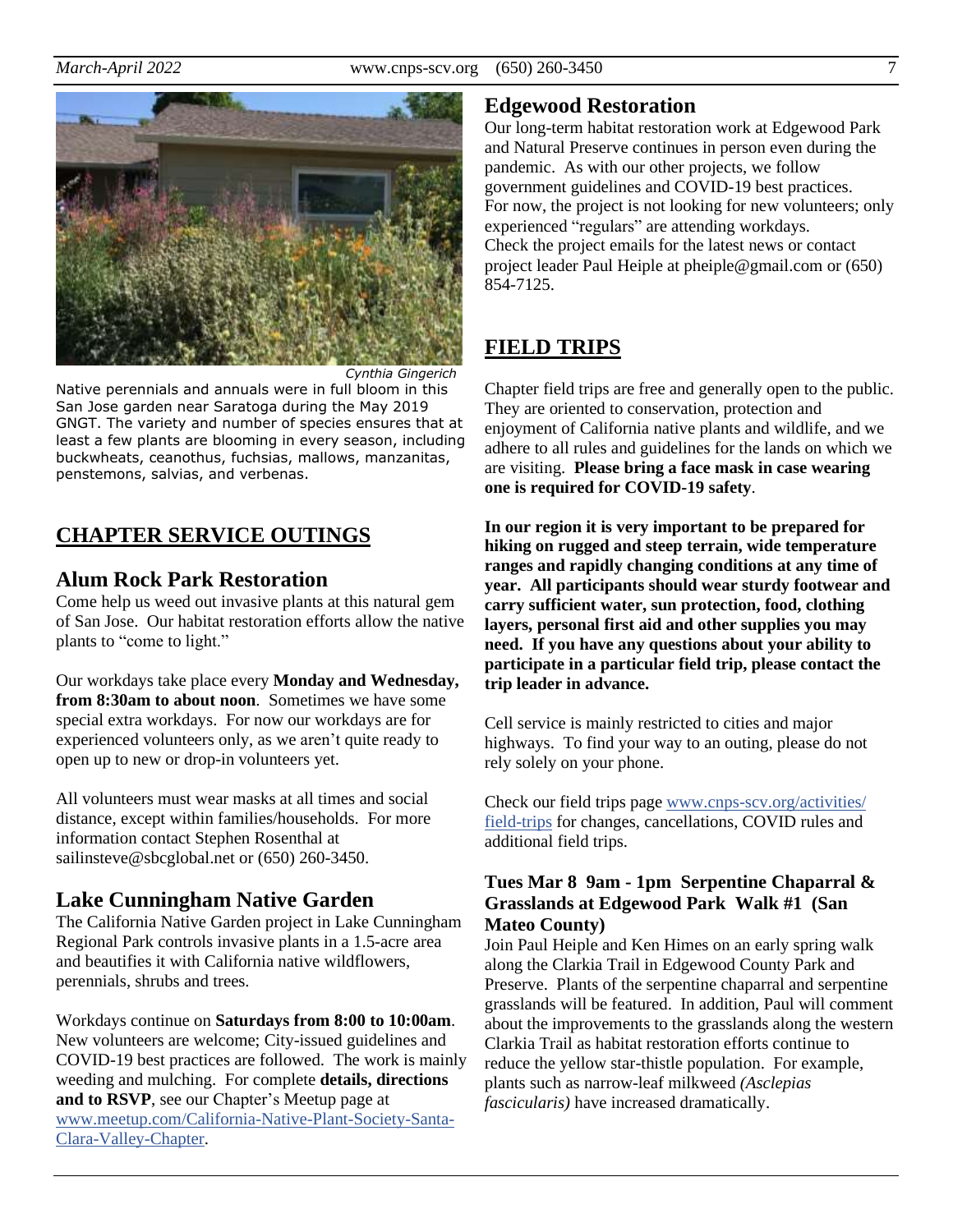8 www.cnps-scv.org (650) 260-3450 *March-April 2022*

**RSVP** is required to join us for the walk. Space is limited. No drop-ins please. We have arranged for two walks: this one in March and a second one on **April 19** (see page 9). Please register for only one walk to allow others to attend. To register, please visit the walk's Meetup page, at [www.meetup.com/California-Native-Plant-Society-Santa-](https://www.meetup.com/California-Native-Plant-Society-Santa-Clara-Valley-Chapter/events/284005806/)[Clara-Valley-Chapter/events/284005806.](https://www.meetup.com/California-Native-Plant-Society-Santa-Clara-Valley-Chapter/events/284005806/) Walk details and **driving directions** are provided on Meetup. We'll be meeting at the Cañada Road entrance to the park.



*Nick Ward* As of mid-January, Nick Ward of our Photography Group reports that pitcher sage, *Lepechinia calycina*, is starting to bloom in Foothills Nature Preserve, as pictured here along the preserve's Madrone fire road

#### **Sat Mar 19 10am - 4pm Butano State Park (Pescadero)**

Join Dee and Ken Himes for an advanced spring botanical hike at Butano State Park through iconic redwood forests, wetlands and ridge tops. We will hike along trails that have been reopened after the 2020 CZU Lightning Complex Fire.

We will see understory wildflowers such as redwood sorrel *(Oxalis oregana)*, red-flowering currant *(Ribes sanguineum)* and varied-leaved collomia *(Collomia heterophylla)*. We will also be walking through some post burn landscapes and observe the fire's effects on the local plant ecology.

The hiking distance will be about 5 miles round trip on uneven, steep, and potentially muddy dirt trails. Bring sun protection, water, snacks, lunch and hiking poles if you like them. A hand lens and binoculars will come in handy. Dress in layers and wear sturdy hiking shoes. Heavy rain cancels.

**RSVP** is required to join us for the hike. Space is limited. No drop-ins please. To register, please visit the hike's Meetup page, a[t www.meetup.com/California-Native-Plant-](https://www.meetup.com/California-Native-Plant-Society-Santa-Clara-Valley-Chapter/events/284083133/)[Society-Santa-Clara-Valley-Chapter/events/284083133.](https://www.meetup.com/California-Native-Plant-Society-Santa-Clara-Valley-Chapter/events/284083133/) Hike details and **driving directions** are provided on Meetup.

For park information please visit [www.parks.ca.gov/pages/](https://www.parks.ca.gov/pages/536/files/ButanoSPFinalWebLayout2017r1.pdf) [536/files/ButanoSPFinalWebLayout2017r1.pdf](https://www.parks.ca.gov/pages/536/files/ButanoSPFinalWebLayout2017r1.pdf)

For plant ID a list is here: **PlantID.net/PlantList.aspx?** [PlantList=Butano SP \(NRDB.org\)](http://plantid.net/PlantList.aspx?PlantList=Butano%20SP%20(NRDB.org))

For more information contact trip co-leader Dee Himes at dee4cnps@gmail.com.

# **Sun Mar 20 9am - 12noon Bird and Plant ID**

**Walk at Lake Cunningham Park (San Jose)** At the onset of Spring, join us for a **beginner's** bird and plant identification walk through Lake Cunningham Park. This park is a major destination for waterfowl and migratory birds and its native garden draws many birds due to its habitat value. On this walk, Vicki Silvas-Young will show you how to identify the common birds of our area, as well as the native plants they depend on for food, shelter and nesting places.

The distance is 2 miles round-trip on a level path. Bring a hat, water, your bird and plant lists, and binoculars. Wear comfortable walking shoes.

**Directions:** Meet at the Marina building at **9am**. The Marina is on the western shore of the lake, next to Raging Waters, at the opposite end of the park from the main entrance on White Road. Parking fee is \$6. In Google Maps, search for "Lake Cunningham Marina" to be directed to the Marina.

**RSVP** is required to join us for the walk. Space is limited. No drop-ins please. To register, please visit the walk's Meetup page at [www.meetup.com/California-Native-Plant-](https://www.meetup.com/California-Native-Plant-Society-Santa-Clara-Valley-Chapter/events/284083183/)[Society-Santa-Clara-Valley-Chapter/events/284083183/](https://www.meetup.com/California-Native-Plant-Society-Santa-Clara-Valley-Chapter/events/284083183/). Cosponsored by CNPS, Santa Clara Valley Audubon Society and Santa Clara Valley Open Space Authority.

#### **Mon Mar 21 7 - 9pm Field Trip Planning Meeting (Zoom)**

Field trip enthusiasts and leaders, please join us to help schedule field trips for the remainder of the year. All are welcome to join in the discussion. For further information email Dee Himes at dee4cnps@gmail.com.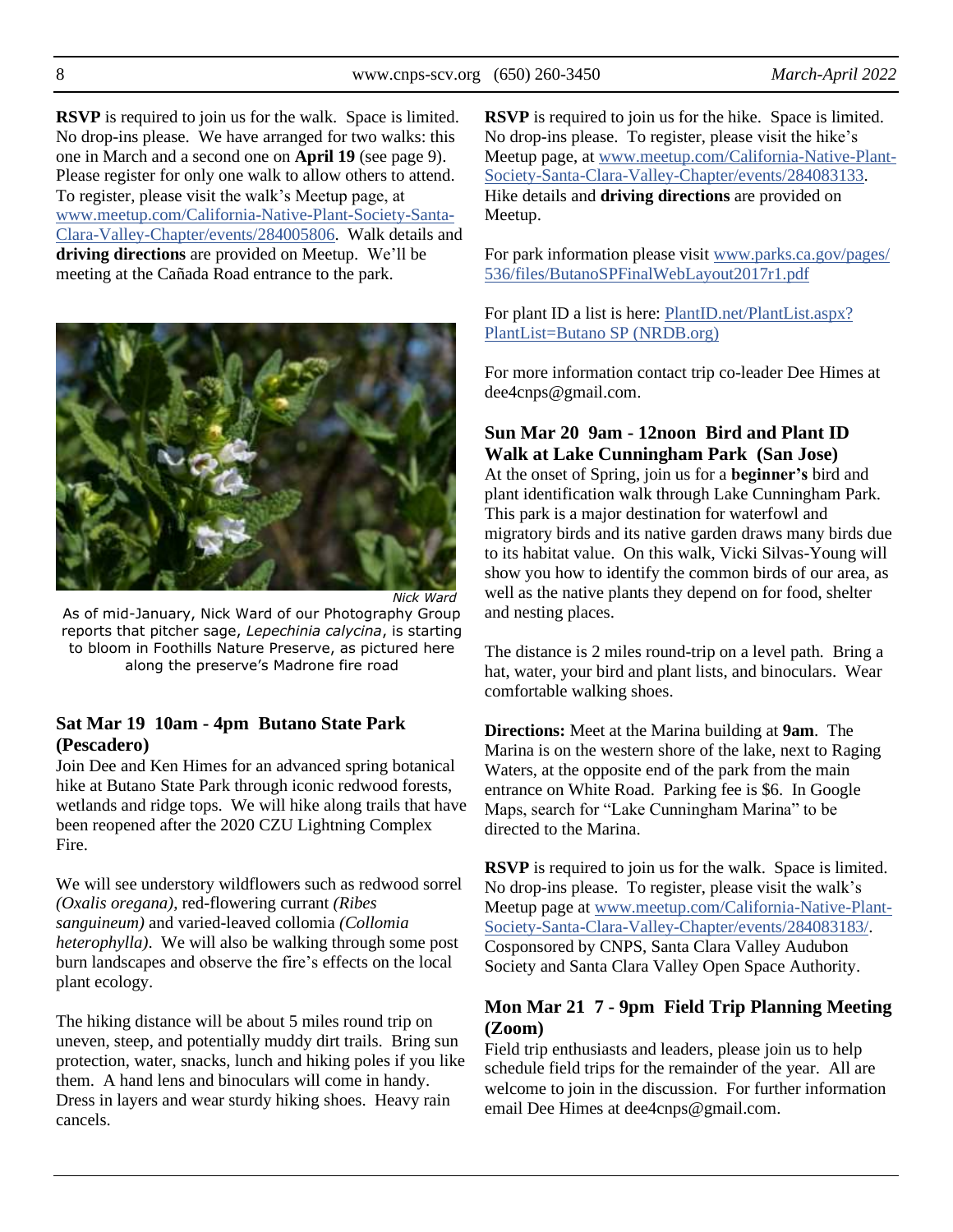To RSVP, visit the meeting's Zoom signup page at [www.cnps-scv.org/meeting-20220321.](https://cnps-scv.org/meeting-20220321)

#### **Fri April 1 10am - 2pm Coyote Lake Harvey Bear Ranch County Park (Gilroy)**

Join Judy Fenerty and sweep Stella Yang for a moderately paced hike on the Mendoza, Mummy Mountain and Coyote Ridge trails in the Mendoza Ranch section of Coyote Lake-Harvey Bear Ranch County Park.

This 4-mile, 400+ foot elevation gain hike will take us through valley grasslands and up an oak-studded ridgeline with spectacular views of the south Santa Clara Valley, Coyote Lake and Palassou Ridge. This varied habitat supports a wide range of native plants including several stands of big-scale balsamroot, *Balsamorhiza macrolepis*  var*. macrolepis*, a CNPS 1B.2 rare plant. If there's time and interest, we can add an optional foray to check out the serpentine area on the Calaveras Trail.

**RSVP** is required to join us for the walk. Space is limited. No drop-ins please. To register, please visit the hike's Meetup page at [www.meetup.com/California-Native-Plant-](https://www.meetup.com/California-Native-Plant-Society-Santa-Clara-Valley-Chapter/events/284084862/)[Society-Santa-Clara-Valley-Chapter/events/284084862.](https://www.meetup.com/California-Native-Plant-Society-Santa-Clara-Valley-Chapter/events/284084862/) **Driving directions** are provided on Meetup.

For more information contact Judy Fenerty at judy@fenerty.com.

## **Mon - Wed April 4 - 6 Hite Cove Trail and Mariposa Overnight Field Trip (Mariposa County)**

Radhika Thekkath, our new Chapter president, invites you to join her for three days at her family's vacation log house and cabin in Mariposa to explore wildflowers on the 15 acre private property. The property is near a 3000-acre protected preserve as a conservation easement managed by the Sierra Foothill Conservancy.

We will also take a moderate hike of 6.5-miles round trip on the longer Hite Cove trail. It has been four years since the Ferguson fire came through here. Botanical leaders will include Ken Himes, Joe Cernac and Doug Krajnovich, Past-President of the Sierra Foothills Chapter of CNPS.

**This trip is for CNPS members only** (please ensure your membership is up to date or [join\)](https://www.cnps.org/membership/). Space is limited. **To reserve your spot** and for additional trip information, please contact Radhika at radhika@cnps-scv.org. Detailed trip information will be emailed to registered participants closer to the trip date.



*Radhika Thekkath* View of lupines and oaks from the Thekkath vacation property in Mariposa County, April 2019

#### **Sat Apr 16 9am - 12noon Little Uvas Open Space Preserve (Morgan Hill)**

Join us at Little Uvas Open Space Preserve (LUOSP) for a couple of hours of botanical exploration in a preserve normally closed to the public. Special access for this hike has been granted by the Open Space Authority. Located in the Southern Santa Cruz Mountains, LUOSP consists primarily of serpentine hardwoods and grasslands. It includes grey pine and oak woodlands among five small spring-fed ponds. We expect to find chia *(Salvia columbariae),* broomrape *(Aphyllon sp.)*, California poppy *(Eschscholzia californica)*, serpentine leptosiphon *(Leptosiphon ambiguus)*, owl's clover *(Castilleja sp.)*, Chinese houses *(Collinsia heterophylla)* and many more spring wildflowers.

Bring binoculars, hand lens, snacks, lunch, and water. Wear sturdy boots and sun protection as we will be on open rocky fire roads of very gradual ascents in intermittent shade.

**RSVP** is required to join us for the walk. Space is limited. No drop-ins please. To register, please visit our Chapter's Meetup page at [www.meetup.com/California-Native-Plant-](https://www.meetup.com/California-Native-Plant-Society-Santa-Clara-Valley-Chapter/events/284135945/)[Society-Santa-Clara-Valley-Chapter/events/284135945.](https://www.meetup.com/California-Native-Plant-Society-Santa-Clara-Valley-Chapter/events/284135945/) **Driving directions** are provided on the Meetup page.

#### **Tues Apr 19 9am - 1pm Serpentine Chaparral & Grasslands at Edgewood Park Walk #2 (San Mateo County)**

Join Paul Heiple and Ken Himes on a mid-spring walk along the Clarkia Trail in Edgewood County Park and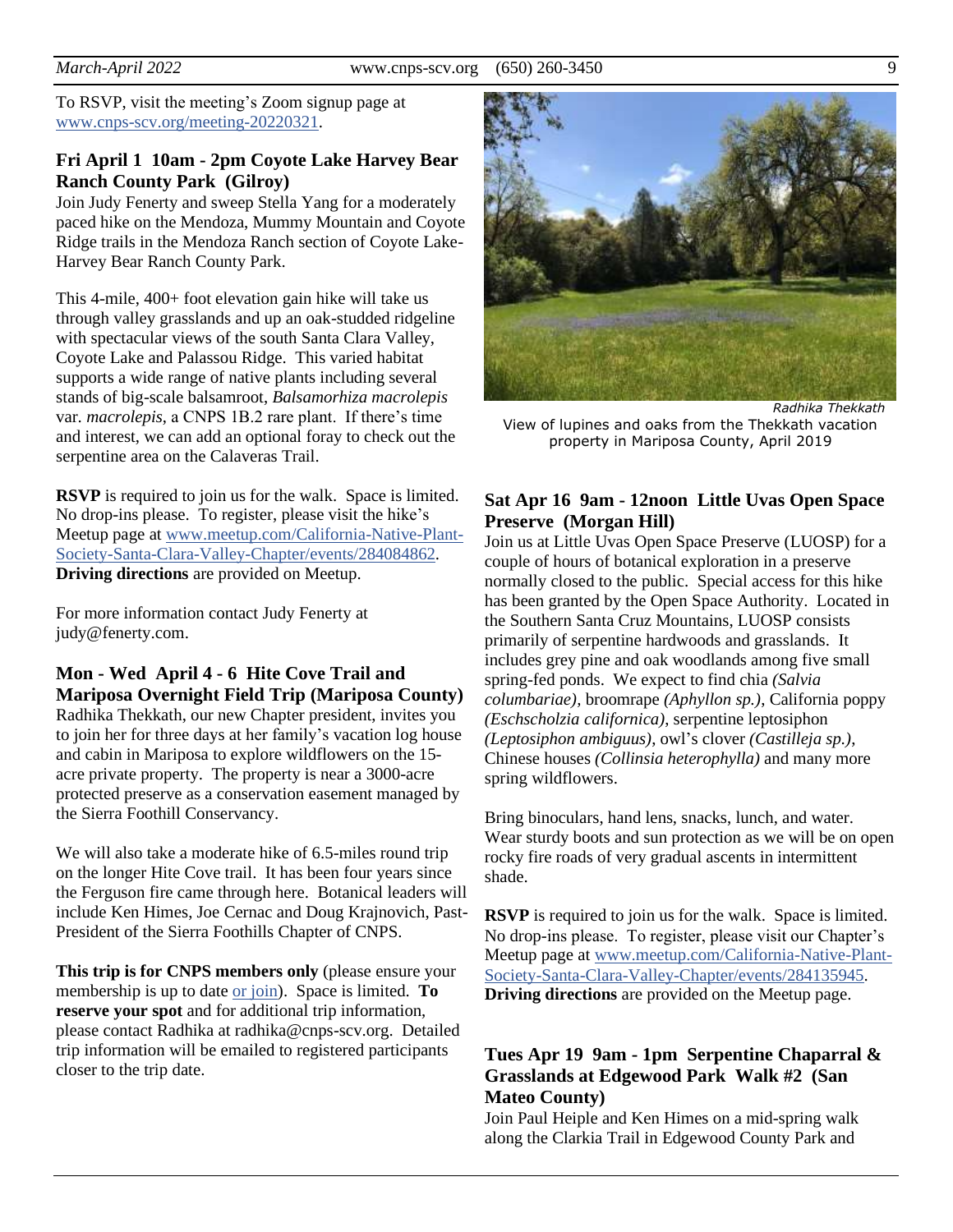Preserve. This will be the second chance to explore this trail. To learn more, see the **March 8** walk #1's description on page 7. **To register**, please visit walk #2's Meetup page, at [www.meetup.com/California-Native-Plant-](https://www.meetup.com/California-Native-Plant-Society-Santa-Clara-Valley-Chapter/events/284086927/)[Society-Santa-Clara-Valley-Chapter/events/284086927.](https://www.meetup.com/California-Native-Plant-Society-Santa-Clara-Valley-Chapter/events/284086927/)

#### **Wed Apr 27 9am - 4pm McLaughlin Natural Reserve (Napa and Lake Counties)**

Join Reserve staff for a tour of the Donald and Sylvia McLaughlin Natural Reserve, a unit in the UC Natural Reserve System located near Lower Lake in Napa and Lake Counties. The reserve protects about 7,000 acres of unusual habitats, including serpentine soils as well as riparian woodland, blue oak woodland and savannah, grassland, and chaparral.

Late April is prime wildflower season and there should be a variety of flowers to see and enjoy. The iNaturalist list for the reserve includes 468 plant taxa. We will explore different areas of the reserve on foot and by vehicle. The visit will be led by reserve staff and will last most of the day. The group will need to arrive punctually and leave all at the same time.

The McLaughlin Reserve is managed by UC Davis and is not generally open to the public. It is located about a 3 hour drive from our CNPS SCV Chapter office in Palo Alto.

**This trip is for CNPS members only** (please ensure your membership is up to date [or join\)](https://www.cnps.org/membership/). Space is limited. No drop-ins please. To register and for more information please contact trip organizer Sue Kelso directly at skelso.sk8r@gmail.com. Detailed trip information will be emailed to registered participants closer to the trip date.

#### **Fri - Mon Apr 29 - May 1 Blue Oak Ranch Reserve (Mt. Hamilton)**

Join us at Blue Oak Ranch Reserve where we will explore the SCU Lightning Complex burn area and look for rare plants. Blue Oak Ranch Reserve sprawls across the steep slopes of Mount Hamilton just east of urban San Jose.

Plant communities include blue oak woodland, valley oak woodland, black oak woodland, coast live oak woodland, riparian forest, chamise chaparral, Diablan sage scrub, nonnative annual grassland, wildflower field and native perennial grassland. Blue and valley oak woodlands have become quite rare in California, and few are as protected from overgrazing and the encroachment of suburban development as those at Blue Oak Ranch.

We will explore the burn area and look for rare plants such as Santa Clara red ribbons, serpentine leptosiphon, and the fire follower Brewer's calandrinia. We will also make natural history observations in iNaturalist for the 2022 City Nature Challenge, so we'll be on the hunt for insects, reptiles, and other cool creatures as well.

**This trip is for CNPS members only** (please ensure your membership is up to date [or join\)](https://www.cnps.org/membership/). Space is limited. No drop-ins please. **RSVP** is required to join us for the trip. To register, please visit Eventbrite [www.eventbrite.com/e/blue-oak-ranch-reserve-rare-plant](https://www.eventbrite.com/e/blue-oak-ranch-reserve-rare-plant-treasure-hunt-tickets-265650105617)[treasure-hunt-tickets-265650105617](https://www.eventbrite.com/e/blue-oak-ranch-reserve-rare-plant-treasure-hunt-tickets-265650105617) to get your ticket.. Detailed trip information will be emailed to registered participants closer to the trip date.

## **EARLY AWAY TRIP REGISTRATION**

#### **Fri - Mon May 13 - 16 Eastern Sierra Nevada, Owens Valley (Inyo County)**

Join Joe Cernac and Ken Himes on our away trip to the east side of the Sierra Nevada and Owens Valley Desert. We hope to catch the wildflowers as we go up to higher elevations. Owens Valley starts at 3,000 feet in elevation so the spring starts late here. We will be car-camping throughout the trip, but local lodging can be found as well.

**This trip is for CNPS members only** (please ensure your membership is up to date [or join\)](https://www.cnps.org/membership/). Space is limited. No drop-ins please. For further trip information and email registration contact Joe Cernac at joecernac@sbcglobal.net. Detailed trip information will be emailed to registered participants closer to the time.

## **Field Trip Save the Date**

#### **June 1: Ring Mountain Preserve and Old St. Hilary's Preserve (Marin County)**

Field trip to see Tiburon mariposa lily and Tiburon jewelflower

*See the next Blazing Star for details*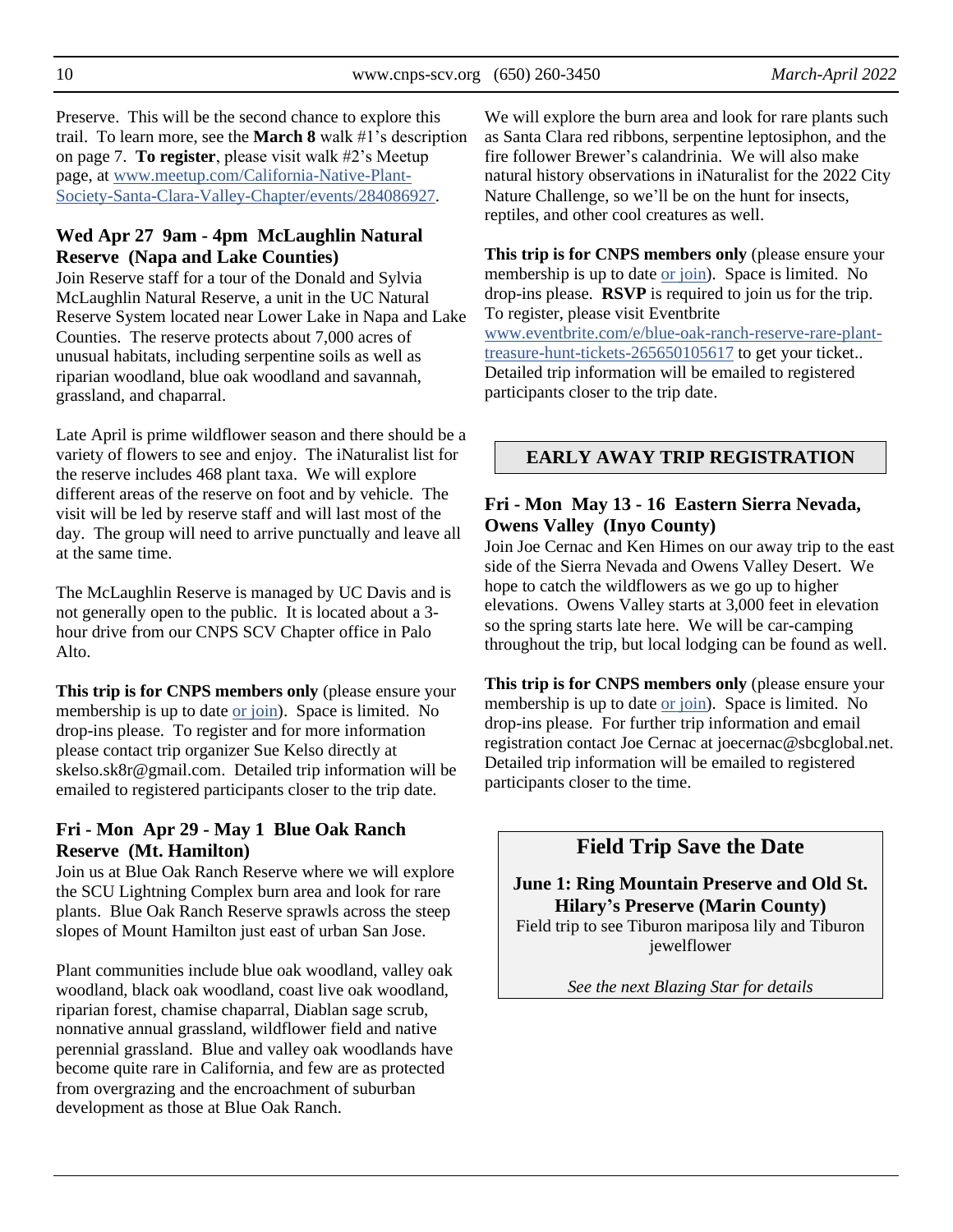# **UPCOMING EVENTS**

## **Member Celebration September 17**

Save the date of **Saturday, September 17**, for an outdoor Chapter social get-together for all Chapter members and their guests. See a future *Blazing Star* for details.

## **CNPS Conservation Conference - San Jose October 20 - 22 ̶ Call for Presenters**

We're looking forward to being the **host chapter** for the next CNPS Conservation Conference, which will be held at the DoubleTree Hotel in San Jose from October 20-22, 2022. Field trips and workshops will take place October 18-19.

The conference is accepting proposals for sessions, oral presentations, posters and lightning talks. Do you love, research, save, grow or celebrate native plants? We invite speakers from across disciplines and perspectives to share their experience, knowledge, and passion at the biggest conference devoted to native plants.

#### **Abstract submissions will be open until Thursday,**

**March 31**. To learn more about the conference, visit [conference.cnps.org/.](https://conference.cnps.org/) To submit an abstract, visit the "CALL FOR PRESENTERS" link at the top of the page. Financial support opportunities are available to assist presenters with attendance and accommodations.

## **Stay in Touch!**

Due to COVID-19, the Chapter remains virtual for **many** of our events. Please visit [www.cnps-scv.org/stay-in-touch](https://www.cnps-scv.org/stay-in-touch) for information on how you can continue to receive email to stay informed.

This *Blazing Star* newsletter is published **mostly** online only, at: [www.cnps-scv.org/blazing-star-newsletter.](https://www.cnps-scv.org/blazing-star-newsletter) Our next online **and** paper version will be the September-October issue.

# **CHAPTER LEADERSHIP FOR 2022**

| <b>Title</b>          | <b>Name</b>  | <b>Email</b>           |
|-----------------------|--------------|------------------------|
| <b>President</b>      | Radhika      | president@cnps-scv.org |
|                       | Thekkath     |                        |
| <b>Vice President</b> | Priya        | priya@cnps-scv.org     |
|                       | Pharate      |                        |
| <b>Recording</b>      | Patricia     | secretary@cnps-scv.org |
| <b>Secretary</b>      | Lang         |                        |
| <b>Treasurer</b>      | <b>Brett</b> | treasurer@cnps-scv.org |
|                       | Tucker       |                        |
| <b>Past President</b> | Vivian       | pastpresident@cnps-    |
|                       | Neou         | scv.org                |
| <b>Chapter</b>        | Radhika      | radhika@cnps-scv.org   |
| Council               | Thekkath     |                        |
| <b>Delegate</b>       |              |                        |
| 5th ExComm            | Dee          | dee4cnps@gmail.com     |
| Member                | Himes        |                        |

To see the full list of Chapter officers and chairs, please visit [www.cnps-scv.org/leadership.](https://cnps-scv.org/leadership)

**DEADLINE FOR THE NEXT** *BLAZING STAR*

## **Saturday, April 16**

**carol.mattsson@gmail.com or (408) 255-3767**